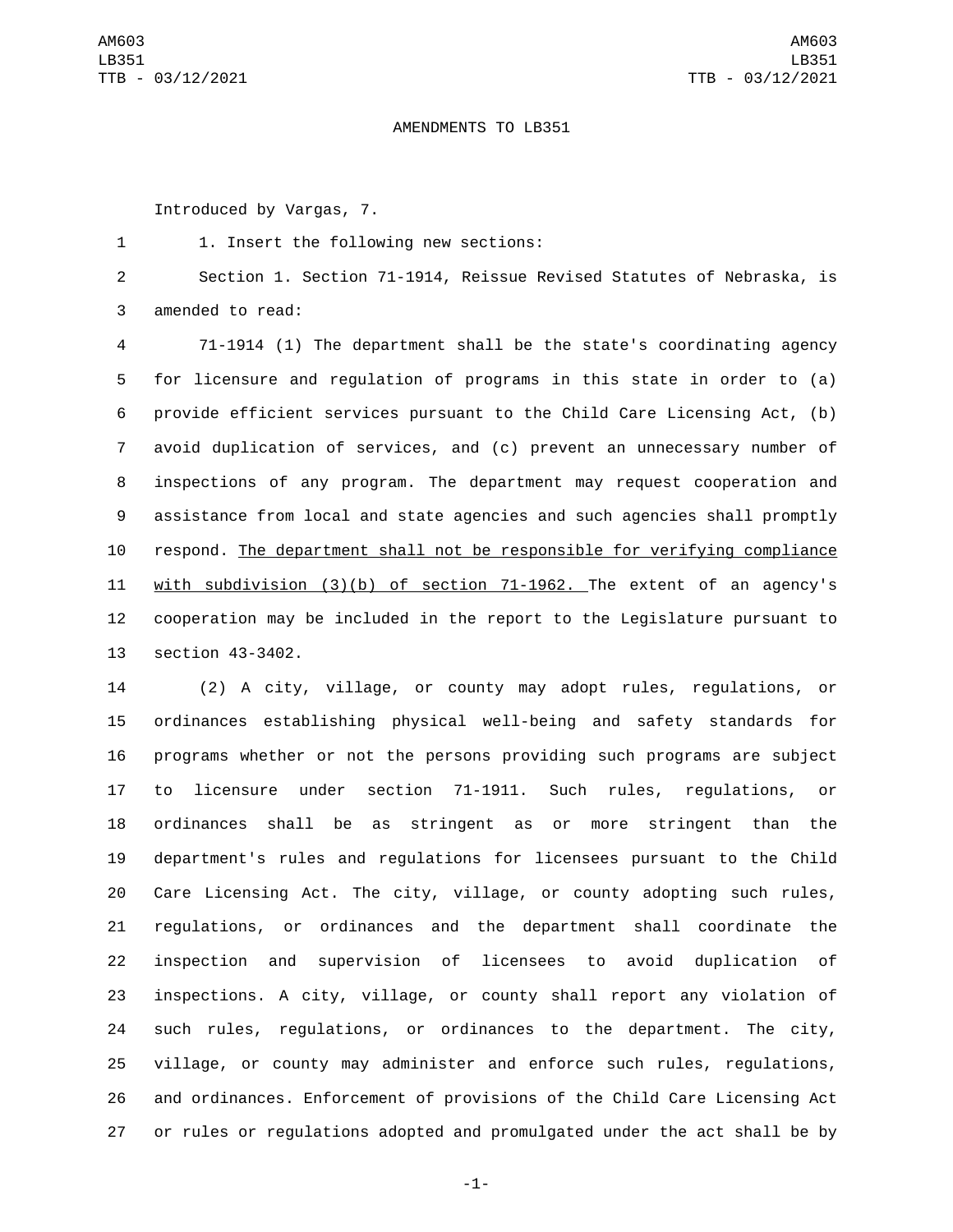the department pursuant to sections 71-1919 to 71-1923.

 Sec. 3. Section 71-1962, Revised Statutes Cumulative Supplement, 3 2020, is amended to read:

 71-1962 (1) The Not later than March 1, 2014, the State Department of Education shall create and operate the Nebraska Early Childhood Professional Record System and verify compliance with subdivision (3)(b) of this section. The system shall be designed in order to:

 (a) Establish a data base of Nebraska's early childhood education 9 workforce;

 (b) Verify educational degrees and professional credentials held and relevant training completed by employees of participating applicable child care and early childhood education programs; and

 (c) Provide such information to the Department of Health and Human Services for use in evaluating applications to be rated at a step above 15 step one under section 71-1959.

 (2) When an applicable child care or early childhood education program participating in the quality rating and improvement system developed pursuant to section 71-1955 applies under section 71-1959 to be rated at a step above step one, the child care or early childhood education program shall report the educational degrees and professional credentials held and relevant training completed by its child care and early childhood education employees to the Nebraska Early Childhood Professional Record System for the program to be eligible for a quality 24 scale rating above step one.

 (3)(a)  $(3)$  Any child care or early childhood education provider 26 residing or working in Nebraska, and not otherwise required to, may report his or her educational degrees and professional credentials held, relevant training completed, and work history to the Nebraska Early 29 Childhood Professional Record System.

 (b) Beginning June 30, 2023, each employee of a program as defined in section 71-1910 shall report his or her educational degrees and

-2-